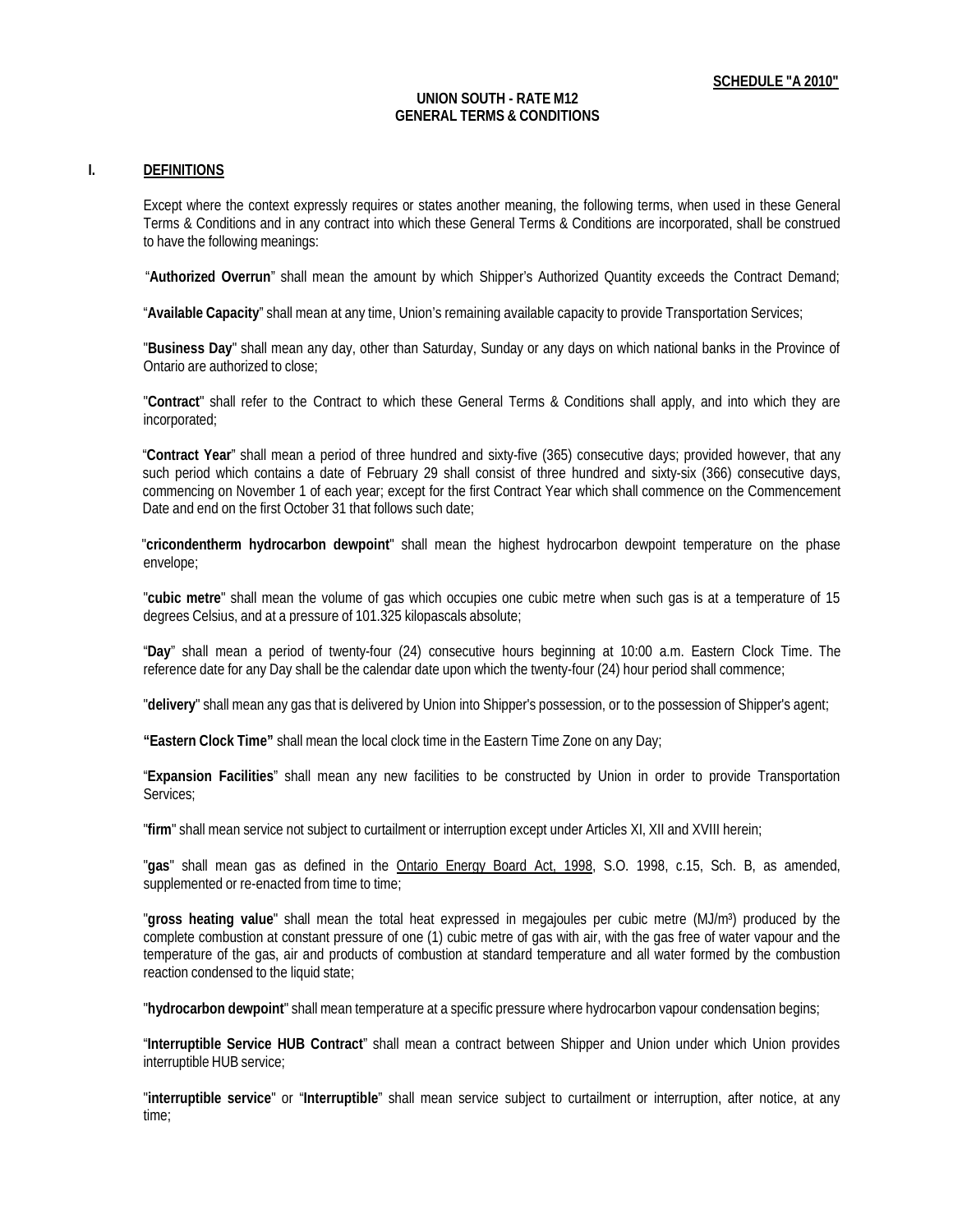"**Interconnecting Pipeline**" shall mean a pipeline that directly connects to the Union pipeline system;

"**joule**" (J) shall mean the work done when the point of application of a force of one (1) newton is displaced a distance of one (1) metre in the direction of the force. The term "**megajoule**" (MJ) shall mean 1,000,000 joules. The term "**gigajoule**" (GJ) shall mean 1,000,000,000 joules;

**"Loaned Quantities"** shall mean those quantities of gas loaned to Shipper under the Facilitating Agreement;

"m<sup>3</sup>" shall mean cubic metre of gas and "10<sup>3</sup>m<sup>3</sup>" shall mean 1,000 cubic metres of gas;

"**Month**" shall mean the period beginning at 10:00 a.m. Eastern Clock Time on the first day of a calendar month and ending at 10:00 a.m. Eastern Clock Time on the first day of the following calendar month;

"**NAESB**" shall mean North American Energy Standards Board;

"**OEB**" means the Ontario Energy Board;

"**Open Season**" or "**open season**" shall mean an open access auction or bidding process held by Union as a method of allocating capacity;

"**pascal**" (Pa) shall mean the pressure produced when a force of one (1) newton is applied to an area of one (1) square metre. The term "kilopascal" (kPa) shall mean 1,000 pascals;

"**receipt**" shall mean any gas that is delivered into Union's possession, or the possession of Union's agent;

"**Shipper**" shall have the meaning as defined in the Contract, and shall also include Shipper's agent(s);

"**specific gravity**" shall mean density of the gas divided by density of air, with both at a temperature of 15 degrees Celsius, and at a pressure of 101.325 kilopascals absolute;

"**Taxes**" shall mean any tax (other than tax on income or tax on property), duty, royalty, levy, license, fee or charge not included in the charges and rates as per the applicable rate schedule (including but not limited to charges under any form of cap and trade, carbon tax, or similar system) and that is levied, assessed or made by any governmental authority on the gas itself, or the act, right, or privilege of producing, severing, gathering, storing, transporting, handling, selling or delivering gas under the Contract;

"**TCPL**" means TransCanada PipeLines Limited;

"**Union"** shall mean Enbridge Gas Inc. operating as Union Gas;

"**Wobbe Number**" shall mean gross heating value of the gas divided by the square root of its specific gravity.

### **II. GASQUALITY**

- 1. Natural Gas: The minimum gross heating value of the gas delivered to/by Union hereunder, shall be thirty-six (36) megajoules per cubic metre. The maximum gross heating value of the gas delivered to/by Union hereunder shall be forty point two (40.2) megajoules per cubic metre. The gas to be delivered hereunder to Union may be a commingled supply from Shipper's gas sources of supply. The gas to be delivered by Union may be a commingled supply from Union's sources of gas supply; provided, however, that helium, natural gasoline, butane, propane and other hydrocarbons, except methane, may be removed prior to delivery to Shipper. Further, Union may subject, or permit the subjection of, the gas to compression, dehydration, cooling, cleaning and other processes.
- 2. Freedom from objectionable matter: The gas to be delivered to/by Union hereunder,
	- a. shall be commercially free from bacteria, sand, dust, gums, crude oils, lubricating oils, liquids, chemicals or compounds used in the production, treatment, compression or dehydration of the gas or any other objectionable substance in sufficient quantity so as to render the gas toxic, unmerchantable or cause injury to, or interference with, the proper operation of the lines, regulators, meters or other appliances through which it flows,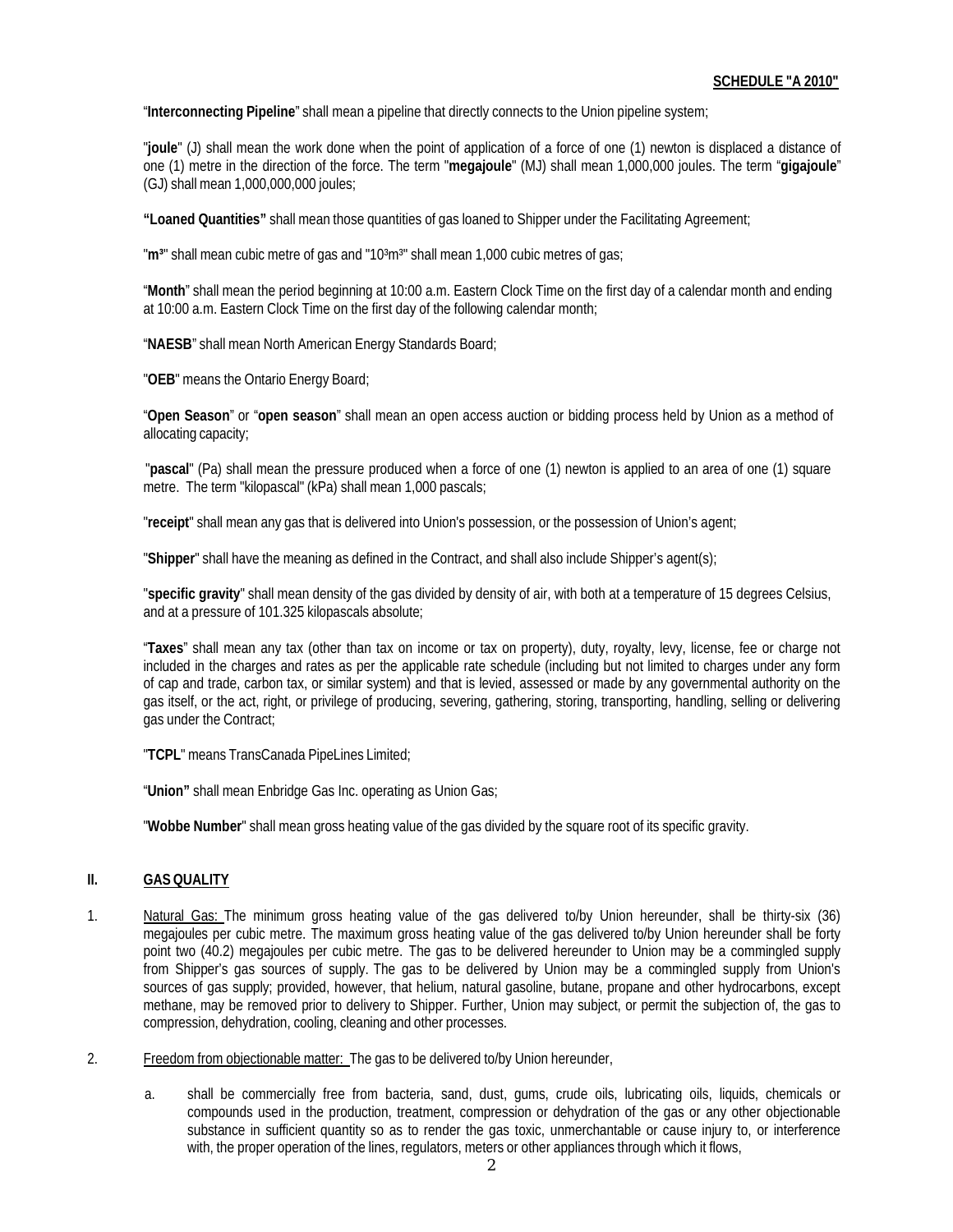- b. shall not contain more than seven (7) milligrams of hydrogen sulphide per cubic metre of gas, nor more than four hundred and sixty (460) milligrams of total sulphur per cubic metre of gas,
- c. shall not contain more than five (5) milligrams of mercaptan sulphur per cubic metre of gas,
- d. shall not contain more than two point zero (2.0) molar percent by volume of carbon dioxide in the gas,
- e. shall not contain more than zero point four (0.4) molar percent by volume of oxygen in the gas,
- f. shall not contain more than zero point five (0.5) molar percent by volume of carbon monoxide in the gas,
- g. shall not contain more than four point zero (4.0) molar percent by volume of hydrogen in the gas,
- h. shall not contain more than sixty-five (65) milligrams of water vapour per cubic metre of gas,
- i. shall not have a cricondentherm hydrocarbon dewpoint exceeding minus eight (-8) degrees Celsius,
- j. shall have Wobbe Number from forty seven point fifty (47.50) megajoules per cubic metre of gas to fifty one point forty six (51.46) megajoules per cubic metre of gas, maximum of one point five (1.5) mole percent by volume of butane plus (C4+) in the gas, and maximum of four point zero (4.0) mole percent by volume of total inerts in the gas in order to be interchangeable with other Interconnecting Pipeline gas.
- 3. Non-conforming Gas: In addition to any other right or remedy of a party, each party shall be entitled to refuse to accept delivery of any gas which does not conform to any of the specifications set out in this Article II.
- 4. Quality of Gas Received: The quality of the gas to be received by Union hereunder is to be of a merchantable quality and in accordance with the quality standards as set out by Union in this Article II, but, Union will also accept gas of a quality as set out in any other Interconnecting Pipeline's general terms and conditions, provided that all Interconnecting Pipelines accept such quality of gas. In addition to any other right or remedy of a party, each party shall be entitled to refuse to accept delivery of any gas which does not conform to any of the specifications set out in Union's M12 Rate Schedule.

## **III. MEASUREMENTS**

- 1. Storage, Transportation, and/or Sales Unit: The unit of the gas delivered to Union shall be a megajoule or a gigajoule. The unit of gas transported or stored by Union shall be a megajoule or a gigajoule. The unit of gas delivered by Union shall be a megajoule, a gigajoule, a cubic metre  $(m<sup>3</sup>)$  or one thousand cubic metres  $(10<sup>3</sup>m<sup>3</sup>)$  at Union's discretion.
- 2. Determination of Volume and Energy:
	- a. The volume and energy amounts determined under the Contract shall be determined in accordance with the Electricity and Gas Inspection Act (Canada), RSC 1985, c E-4- (the "**Act**") and the Electricity and Gas Inspection Regulations, SOR 86/131 (the "**Regulations**"), and any documents issued under the authority of the Act and Regulations and any amendments thereto.
	- b. The supercompressibility factor shall be determined in accordance with either the "Manual for Determination of Supercompressibility Factors for Natural Gas" (PAR Project NX-19) published in 1962 or with American Gas Association Transmission Measurement Committee Report No. 8, Nov. 1992, at Union's discretion, all as amended from time to time.
	- c. The volume and/or energy of the gas delivered to/by Union hereunder shall be determined by the measurement equipment designated in Article VII herein.
	- d. Upon request by Union, Shipper shall obtain measurement of the total quantity of gas received by Union hereunder from the Interconnecting Pipeline. Such measurement shall be done in accordance with established practices between Union and the Interconnecting Pipeline.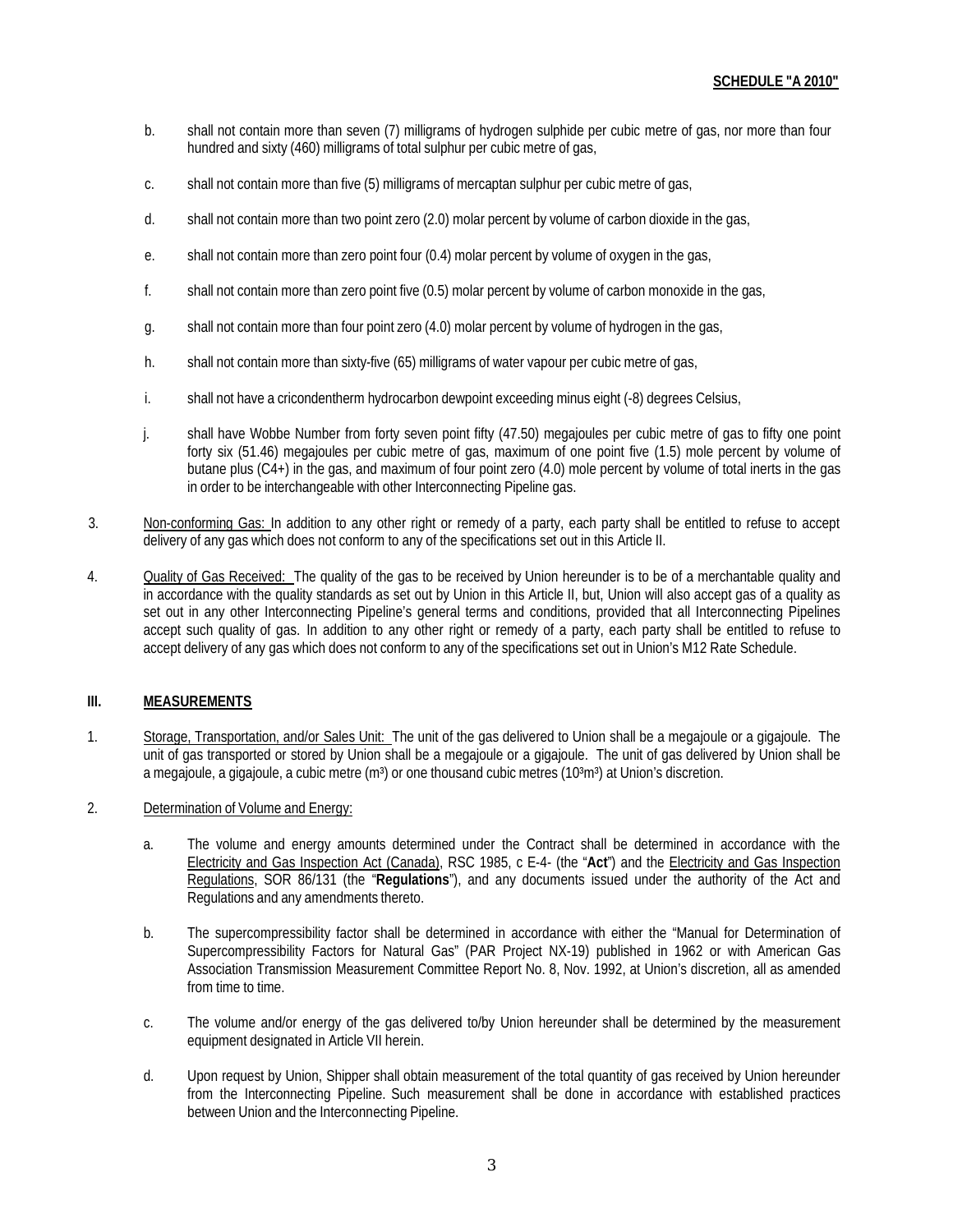### **IV. RECEIPT POINT AND DELIVERY POINT**

1. Unless otherwise specified in the Contract, the point or points of receipt and point or points of delivery for all gas to be covered hereunder shall be on the outlet side of the measuring stations located at or near the point or points of connection specified in the Contract, where possession of the gas changes from one party to the other, and as per Schedule "D 2010".

### **V. POSSESSION OF AND RESPONSIBILITY FOR GAS**

- 1. Possession of Gas: Union accepts no responsibility for any gas prior to such gas being delivered to Union at the Receipt Point or after its delivery by Union at the Delivery Point. As between the parties hereto, Union shall be deemed to be in control and possession of and responsible for all such gas from the time that such gas enters Union's system until such gas is delivered to Shipper.
- 2. Liability: Shipper agrees that Union is not a common carrier and is not an insurer of Shipper's gas, and that Union shall not be liable to Shipper or any third party for loss of gas in Union's possession, except to the extent such loss is caused entirely by Union's negligence or wilful misconduct.

# **VI. FACILITIES ON SHIPPER'S PROPERTY**

Except under those conditions where Union is delivering to TCPL for TCPL or Shipper at Parkway (TCPL), or to an Interconnecting Pipeline, or where otherwise specified in the Contract, the following will apply:

- 1. Construction and Maintenance: Union, at its own expense may construct, maintain and operate on Shipper's property at the delivery point a measuring station properly equipped with a meter or meters and any other necessary measuring equipment for properly measuring the gas redelivered under the Contract. Shipper will grant to Union a lease and/or rights-of-way over property of Shipper as required by Union to install such facilities and to connect same to Union's pipeline.
- 2. Entry: Union, its servants, agents and each of them may at any reasonable time on notice (except in cases of emergency) to Shipper or his duly authorized representative enter Shipper's property for the purpose of constructing, maintaining, removing, operating and/or repairing station equipment.
- 3. Property: The said station and equipment will be and remain the property of Union notwithstanding it is constructed on and attached to the realty of Shipper, and Union may at its own expense remove it upon termination of the Contract and will do so if so requested by Shipper.

### **VII. MEASURINGEQUIPMENT**

- 1. Metering by Union: Union will install and operate meters and related equipment as required and in accordance with the Act and Regulations referenced in Article III herein.
- 2. Metering by Others: In the event that all or any gas delivered to/by Union hereunder is measured by a meter that is owned and operated by an Interconnecting Pipeline, then Union and Shipper agree to accept that metering for the purpose of determining the volume and energy of gas delivered to/by Union on behalf of the Shipper. The standard of measurement and tests for the gas delivered to/by Union hereunder shall be in accordance with the general terms and conditions as incorporated in that Interconnecting Pipeline company's gas tariff as approved by its regulatory body.
- 3. Check Measuring Equipment: Shipper may install, maintain and operate, at the redelivery point, at its own expense, such check measuring equipment as desired, provided that such equipment shall be so installed as not to interfere with the operation of Union's measuring equipment at or near the delivery point, and shall be installed, maintained and operated in conformity with the same standards and specifications applicable to Union's metering facilities.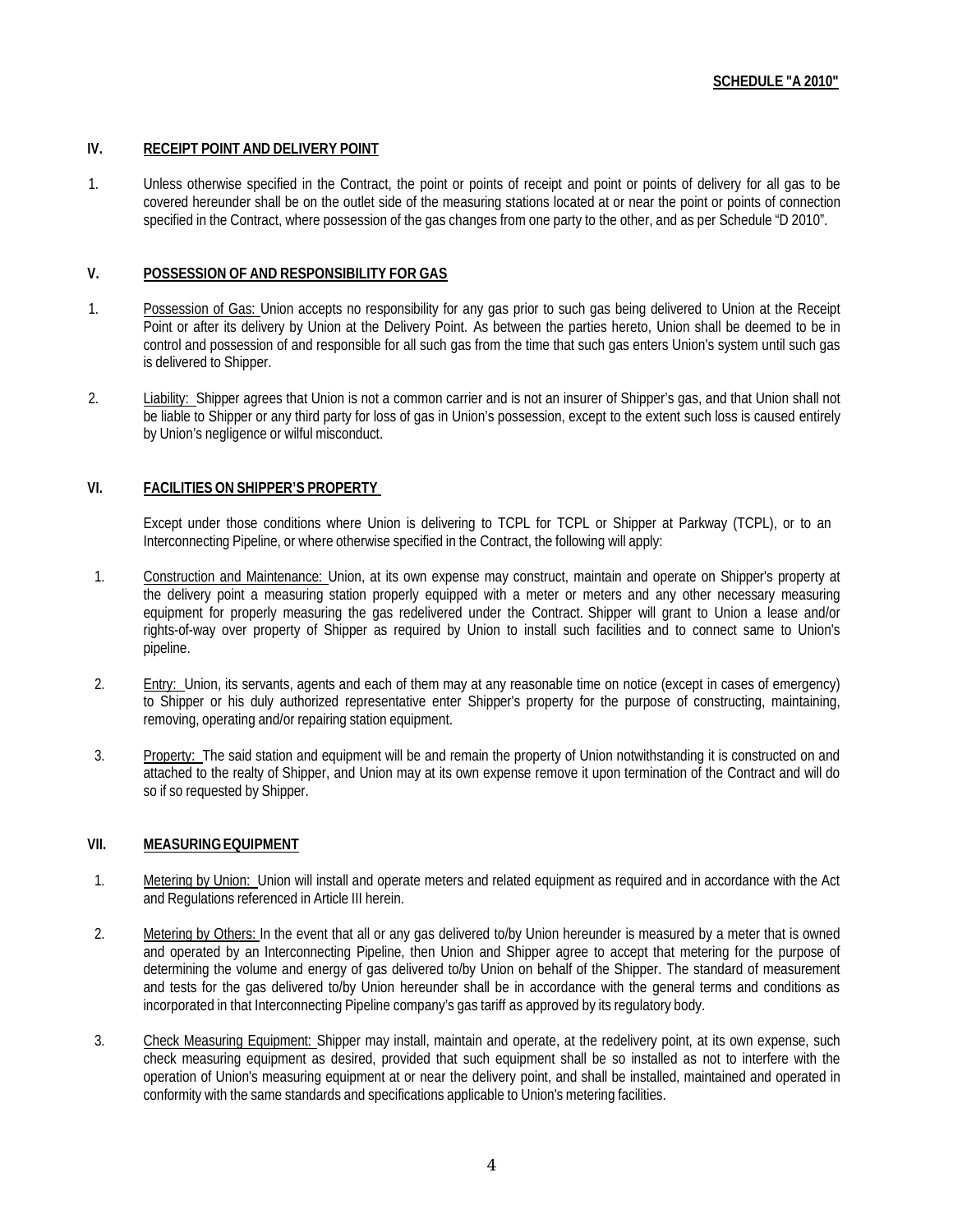- 4. Rights of Parties: The measuring equipment installed by either party, together with any building erected by it for such equipment, shall be and remain its property. However, Union and Shipper shall have the right to have representatives present at the time of any installing, reading, cleaning, changing, repairing, inspecting, testing, calibrating, or adjusting done in connection with the other's measuring equipment used in measuring or checking the measurement of deliveries of gas to/by Union under the Contract. Either party will give the other party reasonable notice of its intention to carry out the acts herein specified. The records from such measuring equipment shall remain the property of their owner, but upon request each will submit to the other its records and charts, together with calculations therefrom, for inspection and verification, subject to return within ten (10) days after receipt thereof.
- 5. Calibration and Test of Measuring Equipment: The accuracy of Union's measuring equipment shall be verified by Union at reasonable intervals, and if requested, in the presence of representatives of Shipper, but Union shall not be required to verify the accuracy of such equipment more frequently than once in any thirty (30) day period. In the event either party notifies the other that it desires a special test of any measuring equipment, the parties shall co-operate to secure a prompt verification of the accuracy of such equipment. The expense of any such special test, if called for by Shipper, shall be borne by Shipper if the measuring equipment tested is found to be in error by not more than two per cent (2%). If, upon test, any measuring equipment is found to be in error by not more than two per cent (2%), previous recordings of such equipment shall be considered accurate in computing receipts and deliveries of gas, but such equipment shall be adjusted at once to record as near to absolute accuracy as possible. If the test conducted shows a percentage of inaccuracy greater than two percent (2%), the financial adjustment, if any, shall be calculated in accordance with the Act and Regulations, as may be amended from time to time and in accordance with any successor statutes and regulations.
- 6. Preservation of Metering Records: Union and Shipper shall each preserve for a period of at least six (6) years all test data, and other relevant records.
- 7. Error in Metering or Meter Failure: In the event of an error in metering or a meter failure, (such error or failure being determined through check measurement by Union or any other available method), then Shipper shall enforce its rights as Shipper with the Interconnecting Pipeline(s) to remedy such error or failure including enforcing any inspection and/or verification rights and procedures.

### **VIII. BILLING**

- 1. Monthly Billing Date: Union shall render bills on or before the tenth (10<sup>th</sup>) day of each month for all Transportation Services furnished during the preceding Month. Such charges may be based on estimated quantities, if actual quantities are unavailable in time to prepare the billing. Union shall provide, in a succeeding Month's billing, an adjustment based on any difference between actual quantities and estimated quantities, without any interest charge. If presentation of a bill to Shipper is delayed after the tenth  $(10<sup>th</sup>)$  day of the month, then the time of payment shall be extended accordingly, unless Shipper is responsible for such delay.
- 2. Right of Examination: Both Union and Shipper shall have the right to examine at any reasonable time the books, records and charts of the other to the extent necessary to verify the accuracy of any statement, chart or computation made under or pursuant to the provisions of the Contract.
- 3. Amendment of Statements: For the purpose of completing a final determination of the actual quantities of gas handled in any of the Transportation Services to Shipper, the parties shall have the right to amend their statement for a period equal to the time during which the Interconnecting Pipeline retains the right to amend their statements, which period shall not exceed three (3) years from the date of termination of the Contract.

# **IX. PAYMENTS**

- 1. Monthly Payments: Shipper shall pay the invoiced amount directly into Union's bank account as directed on the invoice on or before the twentieth  $(20<sup>th</sup>)$  day of each month. If the payment date is not a Business Day, then payment must be received in Union's account on the first Business Day preceding the twentieth (20th) day of the month.
- 2. Remedies for Non-payment: Should Shipper fail to pay all of the amount of any bill as herein provided when such amount is due,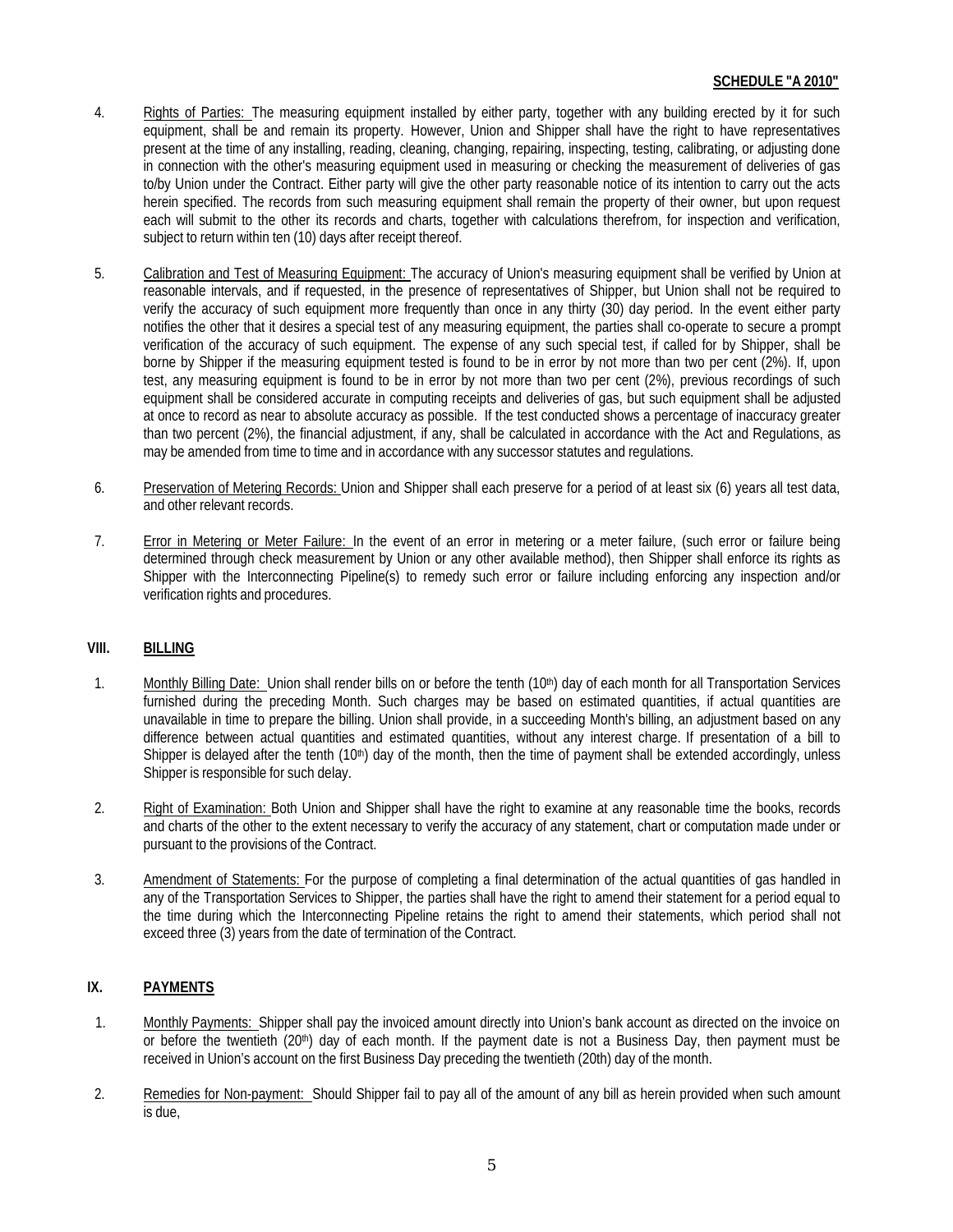- a. Shipper shall pay to Union interest on the unpaid portion of the bill accruing at a rate per annum equal to the minimum commercial lending rate of Union's principal banker in effect from time to time from the due date until the date of payment; and,
- b. If such failure to pay continues for thirty (30) days after payment is due, Union, in addition to any other remedy it may have under the Contract, may suspend Services until such amount is paid. Notwithstanding such suspension, all demand charges shall continue to accrue hereunder as if such suspension were not in place.

If Shipper in good faith disputes the amount of any such bill or part thereof Shipper shall pay to Union such amounts as it concedes to be correct. At any time thereafter, within twenty (20) days of a demand made by Union, Shipper shall furnish financial assurances satisfactory to Union, guaranteeing payment to Union of the amount ultimately found due upon such bill after a final determination. Such a final determination may be reached either by agreement, arbitration decision or judgement of the courts, as may be the case. Union shall not be entitled to suspend Services because of such nonpayment unless and until default occurs in the conditions of such financial assurances or default occurs in payment of any other amount due to Union hereunder.

Notwithstanding the foregoing, Shipper is not relieved from the obligation to continue its deliveries of gas to Union under the terms of any agreement, where Shipper has contracted to deliver specified quantities of gas to Union.

- 3. Billing Adjustments: If it shall be found that at any time or times Shipper has been overcharged or undercharged in any form whatsoever under the provisions of the Contract and Shipper shall have actually paid the bills containing such overcharge or undercharge, Union shall refund the amount of any such overcharge and interest shall accrue from and including the first day of such overcharge as paid to the date of refund and shall be calculated but not compounded at a rate per annum determined each day during the calculation period to be equal to the minimum commercial lending rate of Union's principal banker, and the Shipper shall pay the amount of any such undercharge, but without interest. In the event Union renders a bill to Shipper based upon measurement estimates, the required adjustment to reflect actual measurement shall be made on the bill next following the determination of such actual measurement, without any charge of interest. In the event an error is discovered in the amount billed in any statement rendered by Union, such error shall be adjusted by Union. Such overcharge, undercharge or error shall be adjusted by Union on the bill next following its determination (where the term "**bill next following**" shall mean a bill rendered at least fourteen (14) days after the day of its determination), provided that claim therefore shall have been made within three (3) years from the date of the incorrect billing. In the event any refund is issued with Shipper's bill, the aforesaid date of refund shall be deemed to be the date of the issue of bill.
- 4. Taxes: In addition to the charges and rates as per the applicable rate schedules and price schedules, Shipper shall pay all Taxes which are imposed currently or subsequent to the execution of the Contract by any legal authority having jurisdiction and any amount in lieu of such Taxes paid or payable by Union.
- 5. Set Off: If either party shall, at any time, be in arrears under any of its payment obligations to the other party under the Contract, then the party not in arrears shall be entitled to reduce the amount payable by it to the other party in arrears under the Contract, or any other contract, by an amount equal to the amount of such arrears or other indebtedness to the other party. In addition to the foregoing remedy, Union may, upon forty-eight (48) hours verbal notice, to be followed by written notice, take possession of any or all of Shipper's gas under the Contract or any enhancement to the Contract, which shall be deemed to have been assigned to Union, to reduce such arrears or other indebtedness to Union.

### **X. ARBITRATION**

If and when any dispute, difference or question shall arise between the parties hereto touching the Contract or anything herein contained, or the construction hereof, or the rights, duties or liabilities of the parties in relation to any matter hereunder, the matter in dispute shall be submitted and referred to arbitration within ten (10) days after written request of either party. Upon such request each party shall appoint an arbitrator, and the two so appointed shall appoint a third. A majority decision of the arbitrators shall be final and binding upon both parties. In all other respects the provisions of the Arbitration Act, 1991, or any act passed in amendment thereof or substitution therefore, shall apply to each such submission. Operations under the Contract shall continue, without prejudice, during any such arbitration and the costs attributable to such arbitration shall be shared equally by the parties hereto.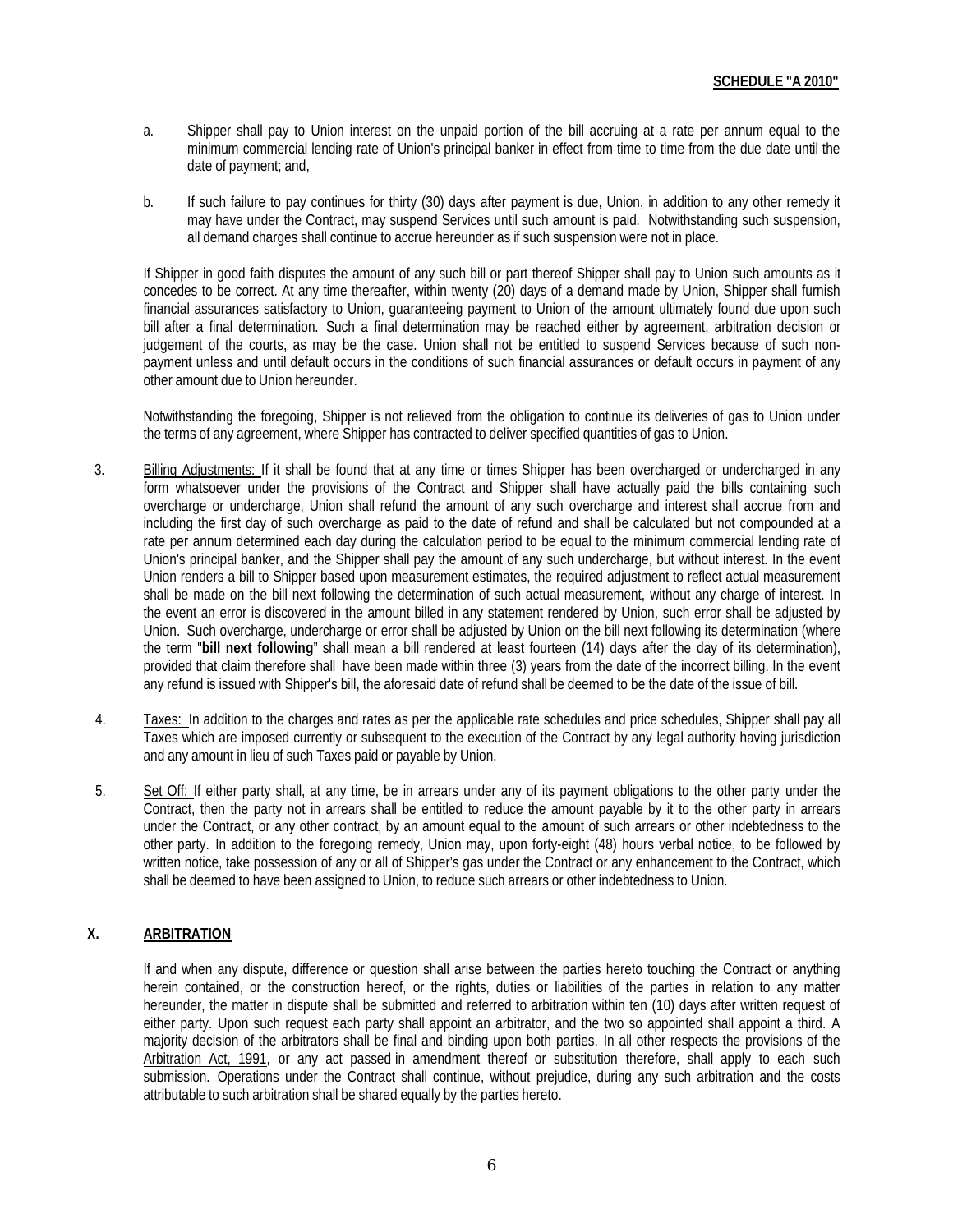### **XI. FORCEMAJEURE**

- 1. Definition: The term "**force majeure**" as used herein shall mean acts of God, strikes, lockouts or any other industrial disturbance, acts of the public enemy, sabotage, wars, blockades, insurrections, riots, epidemics, landslides, lightning, earthquakes, fires, storms, floods, washouts, arrests and restraints of governments and people, civil disturbances, explosions, breakage or accident to machinery or lines of pipe, freezing of wells or lines of pipe, inability to obtain materials, supplies, permits or labour, any laws, orders, rules, regulations, acts or restraints of any governmental body or authority (civil or military), any act or omission that is excused by any event or occurrence of the character herein defined as constituting force majeure, any act or omission by parties not controlled by the party having the difficulty and any other similar cases not within the control of the party claiming suspension and which by the exercise of due diligence such party is unable to prevent or overcome.
- 2. Notice: In the event that either the Shipper or Union is rendered unable, in whole or in part, by force majeure, to perform or comply with any obligation or condition of the Contract, such party shall give notice and full particulars of such force majeure in writing delivered by hand, fax or other direct written electronic means to the other party as soon as possible after the occurrence of the cause relied on and subject to the provision of this Article.
- 3. Exclusions: Neither party shall be entitled to the benefit of the provisions of force majeure hereunder if any or all of the following circumstances prevail: the failure resulting in a condition of force majeure was caused by the negligence of the party claiming suspension; the failure was caused by the party claiming suspension where such party failed to remedy the condition by making all reasonable efforts (short of litigation, if such remedy would require litigation); the party claiming suspension failed to resume the performance of such condition obligations with reasonable dispatch; the failure was caused by lack of funds; the party claiming suspension did not, as soon as possible after determining, or within a period within which it should acting reasonably have determined, that the occurrence was in the nature of force majeure and would affect its ability to observe or perform any of its conditions or obligations under the Contract, give to the other party the notice required hereunder.
- 4. Notice of Remedy: The party claiming suspension shall likewise give notice as soon as possible after the force majeure condition is remedied, to the extent that the same has been remedied, and that such party has resumed or is then in a position to resume the performance of the obligations and conditions of the Contract.
- 5. Obligation to Perform: An event of force majeure on Union's system will excuse the failure to deliver gas by Union or the failure to accept gas by Union hereunder, and both parties shall be excused from performance of their obligations hereunder, except for payment obligations, to the extent of and for the duration of the force majeure.
- 6. Upstream or Downstream Force Majeure: An event of force majeure upstream or downstream of Union's system shall not relieve Shipper of any payment obligations.
- 7. Delay of Firm Transportation Services: Despite Article XI herein, if Union is prevented, by reason of an event of force majeure on Union's system from delivering gas on the Day or Days upon which Union has accepted gas from Shipper, Union shall thereafter make all reasonable efforts to deliver such quantities as soon as practicable and on such Day or Days as are agreed to by Shipper and Union. If Union accepts such gas on this basis, Shipper shall not receive any demand charge relief as contemplated under Article XI herein.
- 8. Demand Charge Relief for Firm Transportation Services: Despite Article XI herein, if on any Day Union fails to accept gas from Shipper by reason of an event of force majeure on Union's system and fails to deliver the quantity of gas nominated hereunder by Shipper up to the firm Contract Demand for that Contract, then for that Day the Monthly demand charge shall be reduced by an amount equal to the applicable Daily Demand Rate, as defined in this paragraph, multiplied by the difference between the quantity of gas actually delivered by Union during such Day and the quantity of gas which Shipper in good faith nominated on such Day. The term "**Daily Demand Rate**" shall mean the Monthly demand charge or equivalent pursuant to the M12 Rate Schedule divided by the number of days in the month for which such rate is being calculated.
- 9. Proration of Firm Transportation Service: If, due to the occurrence of an event of force majeure as outlined above, the capacity for gas deliveries by Union is impaired, it will be necessary for Union to curtail Shipper's gas receipts to Union hereunder, via proration based on utilization of such facilities for the Day. This prorating shall be determined by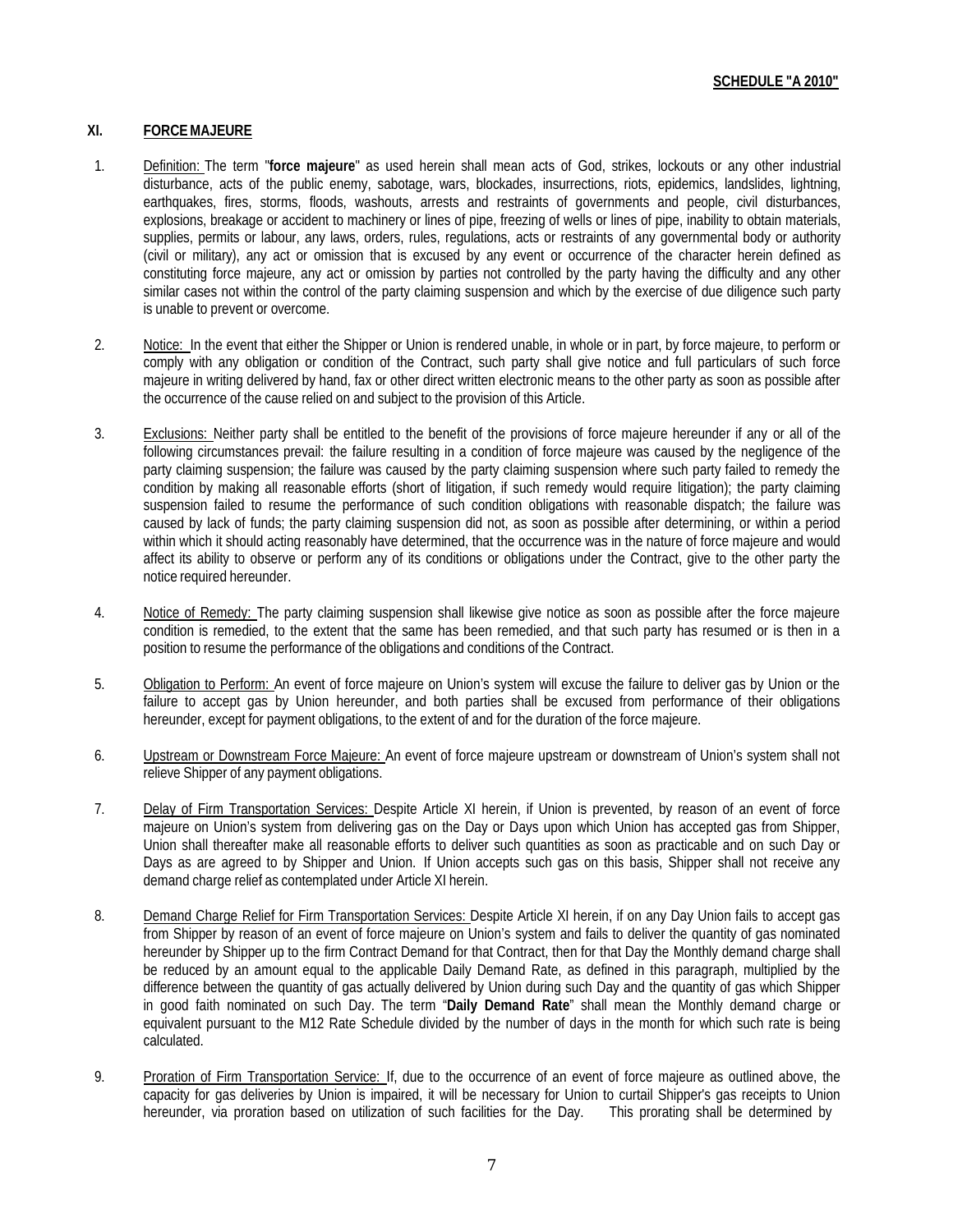multiplying the capability of such facilities as available downstream of the impairment on the Day, by a fraction where the numerator is Shipper's nominated firm quantity and the denominator is the total of all such nominated firm quantities for nominated services and planned consumption for in-franchise customers on the Day. For the purposes of this Article XI, firm services shall mean all firm services provided by Union to in-franchise customers and ex-franchise shippers.

#### **XII. DEFAULT AND TERMINATION**

In case of the breach or non-observance or non-performance on the part of either party hereto of any covenant, proviso, condition, restriction or stipulation contained in the Contract (but not including herein failure to take or make delivery in whole or in part of the gas delivered to/by Union hereunder occasioned by any of the reasons provided for in Article XI herein) which has not been waived by the other party, then and in every such case and as often as the same may happen, the non-defaulting party may give written notice to the defaulting party requiring it to remedy such default and in the event of the defaulting party failing to remedy the same within a period of thirty (30) days from receipt of such notice, the nondefaulting party may at its sole option declare the Contract to be terminated and thereupon the Contract shall be terminated and be null and void for all purposes other than and except as to any liability of the parties under the same incurred before and subsisting as of termination. The right hereby conferred upon each party shall be in addition to, and not in derogation of or in substitution for, any other right or remedy which the parties respectively at law or in equity shall or may possess.

#### **XIII. AMENDMENT**

Subject to Article XV herein and the ability of Union to amend the applicable rate schedules and price schedules, with the approval of the OEB (if required), no amendment or modification of the Contract shall be effective unless the same shall be in writing and signed by each of the Shipper and Union.

## **XIV. NON-WAIVER AND FUTURE DEFAULT**

No waiver of any provision of the Contract shall be effective unless the same shall be in writing and signed by the party entitled to the benefit of such provision and then such waiver shall be effective only in the specific instance and for the specified purpose for which it was given. No failure on the part of Shipper or Union to exercise, and no course of dealing with respect to, and no delay in exercising, any right, power or remedy under the Contract shall operate as a waiver thereof.

### **XV. LAWS, REGULATIONS AND ORDERS**

The Contract and the respective rights and obligations of the parties hereto are subject to all present and future valid laws, orders, rules and regulations of any competent legislative body, or duly constituted authority now or hereafter having jurisdiction and the Contract shall be varied and amended to comply with or conform to any valid order or direction of any board, tribunal or administrative agency which affects any of the provisions of the Contract.

### **XVI ALLOCATION OF CAPACITY**

- 1. Requests for Transportation Service: A potential shipper may request firm transportation service on Union's system at any time. Any request for firm M12 transportation service must include: potential shipper's legal name, Receipt Point(s), Delivery Point(s), Commencement Date, Initial Term, Contract Demand and proposed payment. This is applicable for M12 service requests for firm transportation service with minimum terms of ten (10) years where Expansion Facilities are required or a minimum term of five (5) years for use of existing capacity.
- 2. Expansion Facilities: If requests for firm transportation services cannot be met through existing capacity such that the only way to satisfy the requests for transportation service would require the construction of Expansion Facilities which create new capacity, Union shall allocate any such new capacity by open season, subject to the terms of the open season, and these General Terms and Conditions.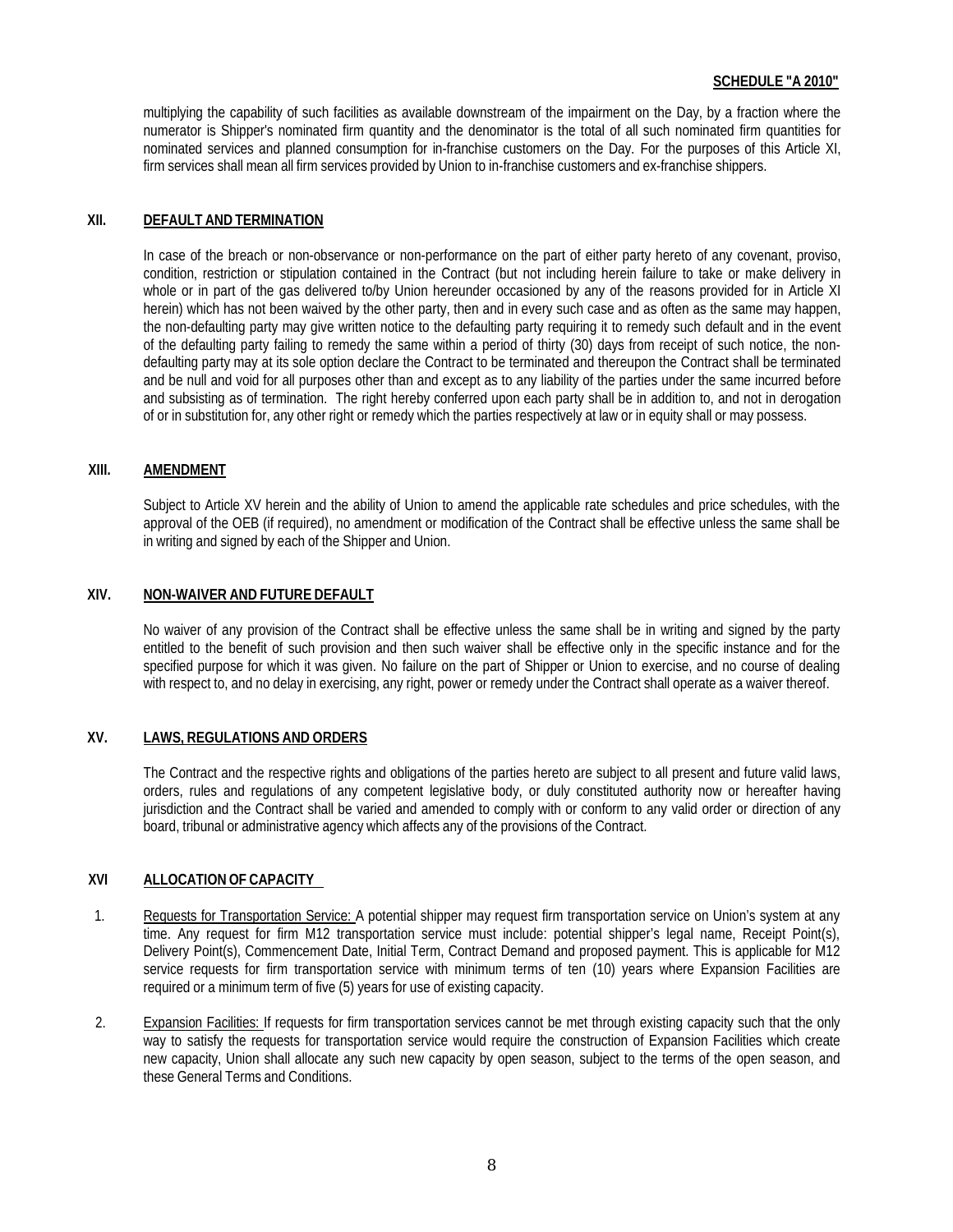- 3. Open Seasons: If requests for long-term firm transportation service can be met through existing facilities upon which longterm capacity is becoming available, Union shall allocate such long-term capacity by open season, subject to the terms of the open season, and these General Terms and Conditions. "**Long-term**", for the purposes of this Article XVI, means, in the case of a transportation service, a service that has a term of one year or greater.
- 4. Awarding Open Season Capacity: Capacity requests received during an open season shall be awarded starting with those bids with the highest economic value. If the economic values of two or more independent bids are equal, then service shall be allocated on a pro-rata basis. The economic value shall be based on the net present value which shall be calculated based on the proposed per- unit rate and the proposed term of the contract and without regard to the proposed Contract Demand ("**NPV**").
- 5. Available Capacity Previously Offered in Open Season: Union may at any time allocate capacity to respond to any M12 transportation service request through an open season. If a potential shipper requests M12 transportation service that can be provided through Available Capacity that was previously offered by Union in an open season but was not awarded, then:
	- a. Any such request must conform to the requirements of Section 1 of this Article XVI;
	- b. Union shall allocate capacity to serve such request pursuant to this Section 5, and subject to these General Terms and Conditions and Union's standard form M12 transportation contract;
	- c. Union may reject a request for M12 transportation service for any of the following reasons:
		- i) if there is insufficient Available Capacity to fully meet the request, but if that is the only reason for rejecting the request for service, Union must offer to supply the Available Capacity to the potential shipper;
		- ii) if the proposed monthly payment is less than Union's Monthly demand charge plus fuel requirements for the applicable service;
		- iii) if prior to Union accepting the request for transportation service Union receives a request for transportation service from one or more other potential shippers and there is, as a result, insufficient Available Capacity to service all the requests for service, in which case Union shall follow the procedure in Section 5 d hereof; -
		- iv) if Union does not provide the type of transportation service requested; or
		- v) if all of the conditions precedent specified in Article XXI Sections 1 and 2 herein have not been satisfied or waived.
	- d. Union will advise the potential shipper in writing whether Union accepts or rejects the request for service, subject to Article XVI 5 c, within 5 calendar days of receiving a request for M12 transportation service. If Union rejects a request for service, Union shall inform the potential shipper of the reasons why its request is being rejected; and
	- e. If Union has insufficient Available Capacity to service all pending requests for transportation service Union may:
		- i) Reject all the pending requests for transportation service and conduct an open season; or
		- ii) Union shall inform all the potential shippers who have submitted a pending request for transportation service that it does not have sufficient capacity to service all pending requests for service, and Union shall provide all such potential shippers with an equal opportunity to submit a revised request for service. Union shall then allocate the Available Capacity to the request for transportation service with the highest economic value to Union. If the economic values of two or more requests are equal, then service shall be allocated on a pro-rata basis. The economic value of any request shall be based on the NPV.

### **XVII. RENEWALS**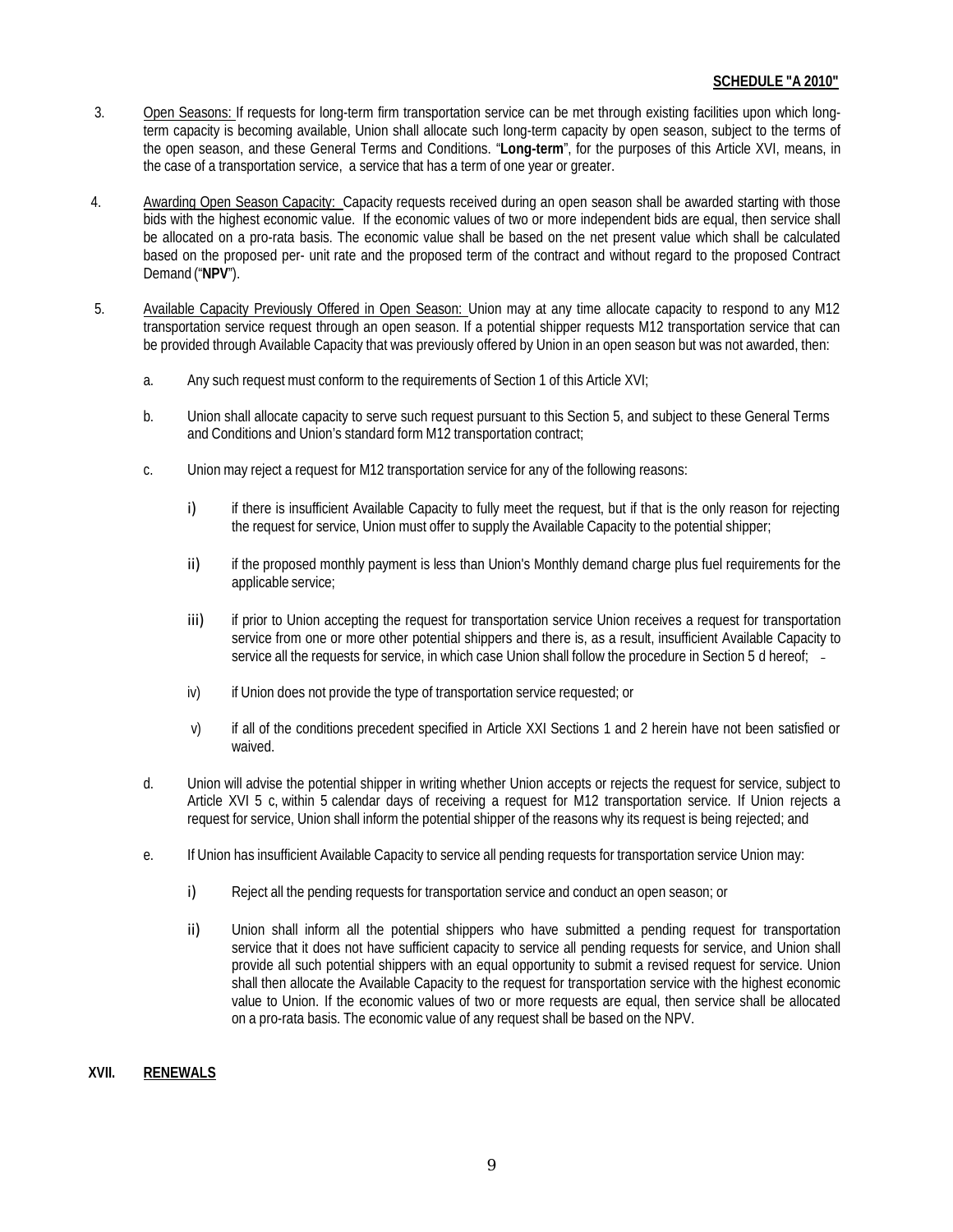Contracts with an Initial Term of five (5) years or greater will continue in full force and effect beyond the Initial Term, automatically renewing for a period of one (1) year, and every one (1) year thereafter. Shipper may reduce the Contract Demand or terminate the Contract with notice in writing by Shipper at least two (2) years prior to the expiration thereof.

### **XVIII. SERVICECURTAILMENT**

1. Right to Curtail: Union shall have the right to curtail or not to schedule part or all of Transportation Services, in whole or in part, on all or a portion of its pipeline system at any time for reasons of Force Majeure or when, in Union sole discretion, acting reasonably, capacity or operating conditions so require or it is desirable or necessary to make modifications, repairs or operating changes to its pipeline system. Union shall provide Shipper such notice of such curtailment as is reasonable under the circumstances. If due to any cause whatsoever Union is unable to receive or deliver the quantities of Gas which Shipper has requested, then Union shall order curtailment by all Shippers affected and to the extent necessary to remove the effect of the disability. Union has a priority of service policy to determine the order of service curtailment. In order to place services on the priority of service list, Union considers the following business principles: appropriate level of access to core services, customer commitment, encouraging appropriate contracting, materiality, price and term, and promoting and enabling in-franchise consumption.

The Priority ranking for all services utilizing Union Gas' storage, transmission and distribution system as applied to both infranchise and ex-franchise services are as follows; with number 1 having the highest priority and the last interrupted.

- 1. Firm In-franchise Transportation and Distribution services and firm Ex-franchise services (Note 1)
- 2. In-franchise Interruptible Distribution services
- 3. C1/M12 IT Transport and IT Exchanges with Take or Pay rates
- 4. Balancing (Hub Activity) < = 100 GJ/d; Balancing (Direct Purchase) < = 500 GJ/d; In-franchise distribution authorized overrun (Note 3)
- 5. C1/M12 IT Transport and IT Exchanges at premium rates
- 6.  $C1/M12$  Overrun  $\lt$  = 20% of CD (Note 4)
- 7. Balancing (Direct Purchase) > 500 GJ/d
- 8. Balancing (Hub Activity) > 100 GJ/d; C1/M12 IT Transport and IT Exchanges
- 9. C1/M12 Overrun > 20% of CD
- 10. C1/M12 IT Transport and IT Exchanges at a discount
- 11. Late Nominations
- Notes: 1. Nominated services must be nominated on the NAESB Timely Nomination Cycle otherwise they are
	- considered to be late nomination and are therefore interruptible. 2. Higher value or more reliable IT is contemplated in the service and contract, when purchase at market competitive prices.
	- 3. Captures the majority of customers that use Direct Purchase balancing transactions.
	- 4. Captures the majority of customers that use overrun.
- 2. Capacity Procedures: Union reserves the right to change its procedures for sharing interruptible capacity and will provide Shipper with two (2) months prior notice of any such change.
- 3. Maintenance: Union's facilities from time to time may require maintenance or construction. If such maintenance or construction is required, and in Union's sole opinion, acting reasonably, such maintenance or construction may impact Union's ability to meet Shipper's requirements, Union shall provide at least ten (10) days notice to Shipper, except in the case of an emergency. In the event the maintenance impacts Union's ability to meet Shipper's requirements, Union shall not be liable for any damages and shall not be deemed in breach of the Contract. To the extent that Union's ability to accept and/or deliver Shipper's gas is impaired, the Monthly demand charge shall be reduced in accordance with Article XI Section 8 and available capacity allocated in accordance with Article XI Section 9 herein.

Union shall use reasonable efforts to determine a mutually acceptable period during which such maintenance or construction will occur and also to limit the extent and duration of any impairments. Union will endeavour to schedule and complete the maintenance and construction, which would normally be expected to impact on Union's ability to meet Shipper's requirements, during the period from April 1 through to November 1.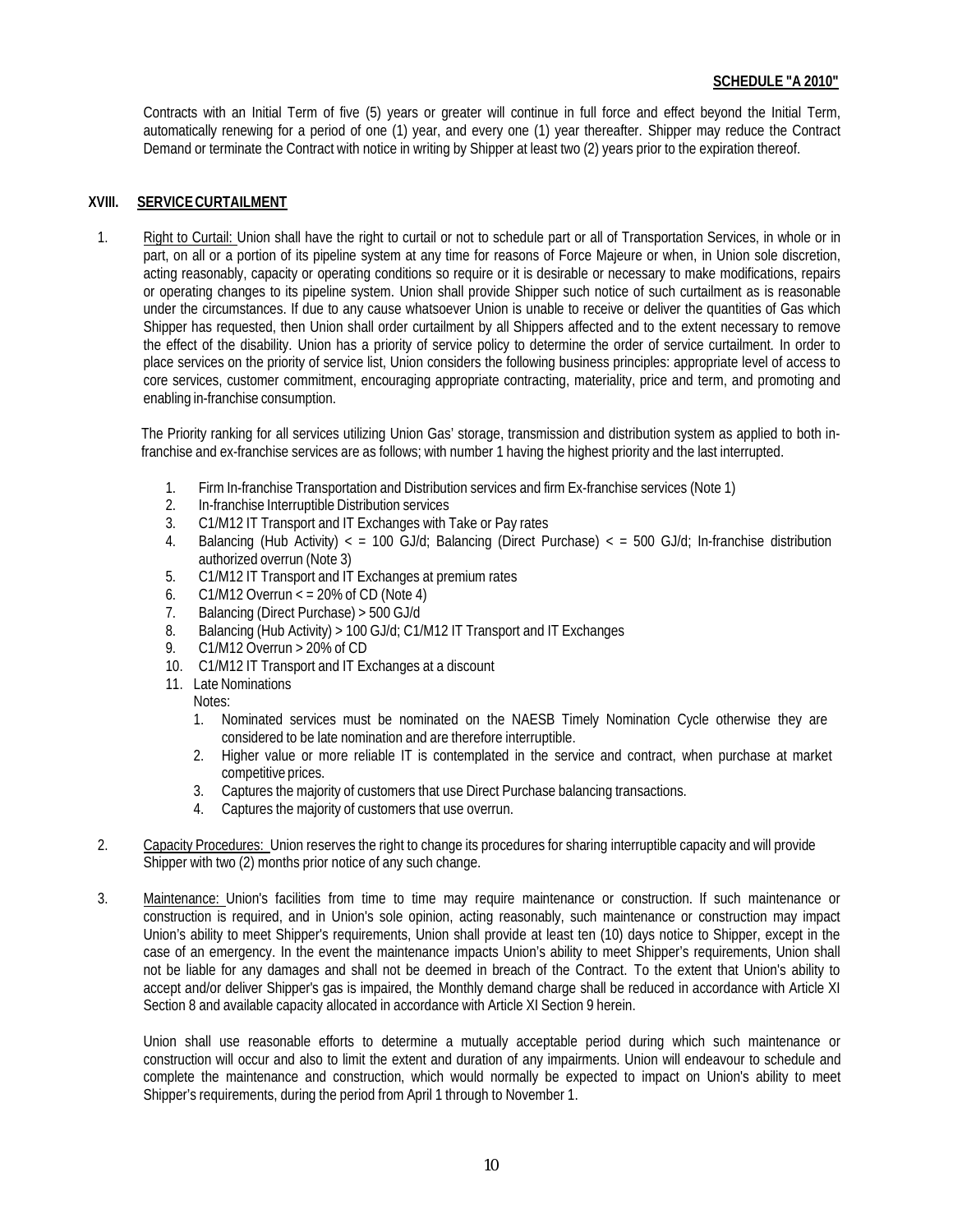### **XIX. SHIPPER'S REPRESENTATIONS AND WARRANTIES**

- 1. Shipper's Warranty: Shipper warrants that it will, if required, maintain, or have maintained on its behalf, all external approvals including the governmental, regulatory, import/export permits and other approvals or authorizations that are required from any federal, state or provincial authorities for the gas quantities to be handled under the Contract. Shipper further warrants that it shall maintain in effect the Facilitating Agreements.
- 2. Financial Representations: Shipper represents and warrants that the financial assurances (including the Initial Financial Assurances and Security) (if any) shall remain in place throughout the term hereof, unless Shipper and Union agree otherwise. Shipper shall notify Union in the event of any change to the financial assurances throughout the term hereof. Should Union have reasonable grounds to believe that Shipper will not be able to perform or continue to perform any of its obligations under the Contract as a result of one of the following events ("**Material Event**");
	- a. Shipper is in default, which default has not been remedied, of the Contract or is in default of any other material contract with Union or another party; or,
	- b. Shipper's corporate or debt rating falls below investment grade according to at least one nationally recognized rating agency; or,
	- c. Shipper ceases to be rated by a nationally recognized agency; or,
	- d. Shipper has exceeded credit available as determined by Union from time to time,

then Shipper shall within fourteen (14) days of receipt of written notice by Union, obtain and provide to Union a letter of credit or other security in the form and amount reasonably required by Union (the "**Security**"). The Security plus the Initial Financial Assurances shall not exceed twelve (12) months of Monthly demand charges (in accordance with Article IX herein) multiplied by Contract Demand. In the event that Shipper does not provide to Union such Security within such fourteen (14) day period, Union may deem a default under the Default and Termination provisions of Article XII herein.

In the event that Shipper in good faith, reasonably believes that it should be entitled to reduce the amount of or value of the Security previously provided, it may request such a reduction from Union and to the extent that the Material Event has been mitigated or eliminated, Union shall return all or a portion of the Security to Shipper within fourteen (14) Business Days after receipt of the request.

### **XX. MISCELLANEOUSPROVISIONS**

- 1. Permanent Assignment: Shipper may assign the Contract to a third party ("Assignee"), up to the Contract Demand, (the "Capacity Assigned"). Such assignment shall require the prior written consent of Union and release of obligations by Union for the Capacity Assigned from the date of assignment. Such consent and release shall not be unreasonably withheld and shall be conditional upon the Assignee providing, amongst other things, financial assurances as per Article XXI herein. Any such assignment will be for the full rights, obligations and remaining term of the Contract as relates to the Capacity Assigned.
- 2. Temporary Assignment: Shipper may, upon notice to Union, assign all or a part of its service entitlement under the Contract (the "Assigned Quantity") and the corresponding rights and obligations to an Assignee on a temporary basis for not less than one calendar month. Such assignment shall not be unreasonably withheld and shall be conditional upon the Assignee executing the Facilitating Agreement as per Article XXI herein. Notwithstanding such assignment, Shipper shall remain obligated to Union to perform and observe the covenants and obligations contained herein in regard to the Assigned Quantity to the extent that Assignee fails to do so.
- 3. Title to Gas: Shipper represents and warrants to Union that Shipper shall have good and marketable title to, or legal authority to deliver to Union, all gas delivered to Union hereunder. Furthermore, Shipper hereby agrees to indemnify and save Union harmless from all suits, actions, debts, accounts, damages, costs, losses and expenses arising from or out of claims of any or all third parties to such gas or on account of Taxes, or other charges thereon.